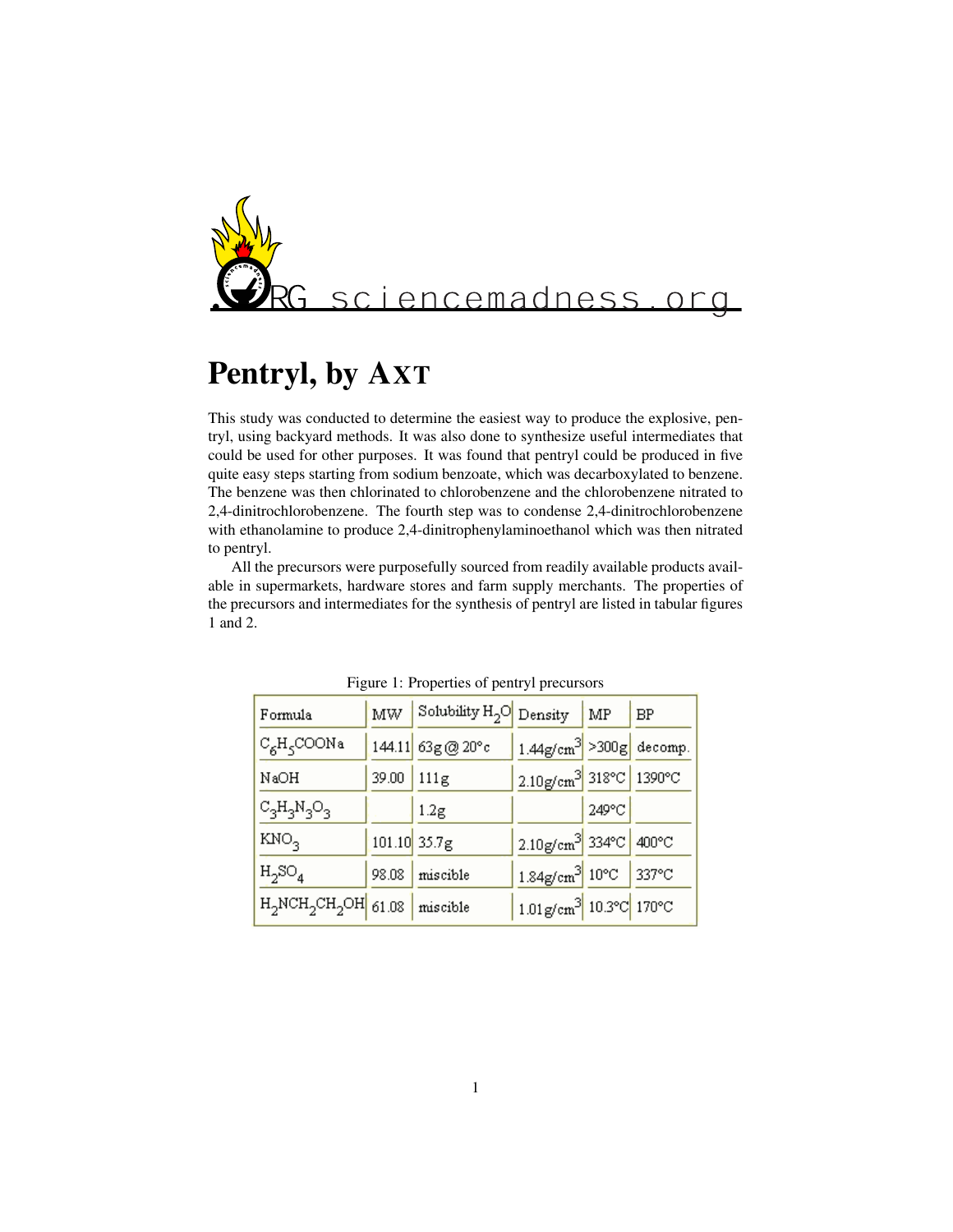| Formula                                  | MW         | Solubility $H_2O$ Density |                                                    | MP               | BP |
|------------------------------------------|------------|---------------------------|----------------------------------------------------|------------------|----|
| ${}^{C}e^{H}6$                           |            | 78.11 0.18 @ 25°C         | $\frac{1}{2}0.88g/cm^3$ 5.5°C $\frac{1}{2}$ 80.1°C |                  |    |
| $C_6H_5Cl$                               | 112.56 low |                           | $1.11$ g/cm <sup>3</sup> - 45°C 131°C°C            |                  |    |
| $(NO_2)_2C_6H_3Cl$                       |            | 202.56 insoluble          | $1.70g/cm^3$ 53.4°C 31.5°C                         |                  |    |
| $\sqrt{(NO_2)_2C_6H_3NHC_2H_4OH}$ 227.18 |            |                           |                                                    | $89.9^{\circ}$ C |    |

Figure 2: Properties of pentryl intermediates

### Benzene

Benzene synthesis was studied in detail by other sciencemadness.org members[13]. Benzene is conveniently made by the decarboxylation of sodium benzoate with sodium hydroxide<sup>[1]</sup> (figure 3). The dry distillation was done using an apparatus made from copper plumbing pipe and fittings with a metal can (similar to a paint can) used for the heating vessel (figure 4). Within the can was placed a number of lengths of copper pipe to act as a conduction aid.



### **Precursors**

The sodium benzoate was sourced from a food supply store and came in 1 kg bags. Sodium benzoate is used as a preservative for the prevention of yeast, bacteria and fungi. As an ingredient it's mainly used in baking powder, fruit esters, antiseptic, winemaking and effervescent beverages. Sodium hydroxide was purchased from the local hardware store in a 3 kg container under the name "caustic soda". Its main domestic use is as a drain cleaner where it's able to saponify the grease and decomposes the protein of hair to unblock drains.

### Synthesis of Benzene

A powdered mixture comprised of 150 g sodium benzoate and 75 g sodium hydroxide was poured over and into the copper pipes in the metal can and attached to the distil-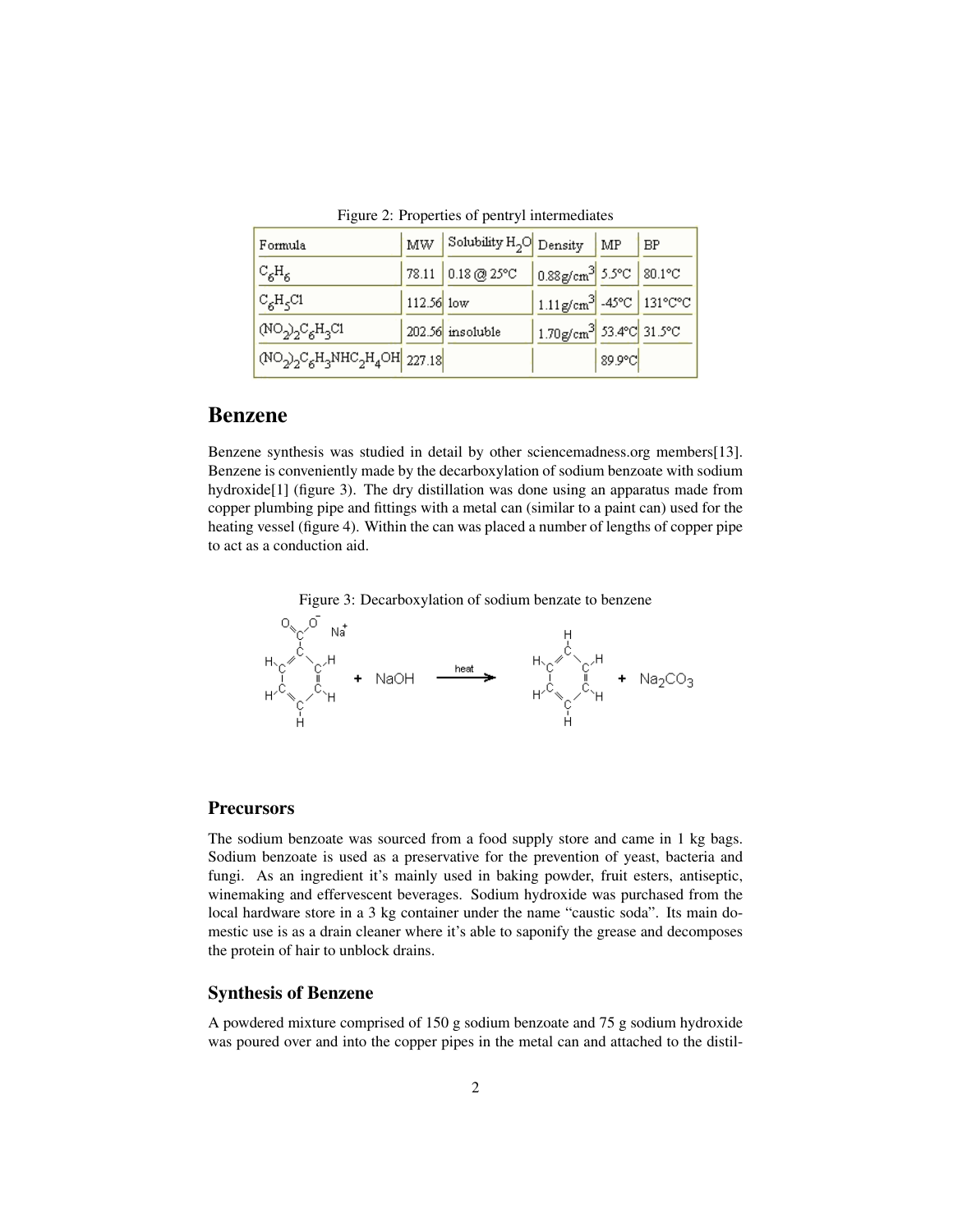Figure 4: Benzene distillation apparatus



lation apparatus. After about 10 minutes of strong heating on a gas burner, an orange distillate started to collect in the receiving flask. This was continued for about 45 minutes by which time 83 mL of crude benzene had been collected which is 90% of the theoretical yield. Redistilling the crude orange benzene by heating in a boiling water bath gave a clear distillate leaving behind a small quantity of an orange high boiling point product composed predominantly of biphenyl[1]. The final yield of clear benzene was 75 mL or 81% of theory.

## Chlorobenzene

The chlorination of benzene using trichloroisocyanuric acid (TCCA) was first described by Juenge, Beal and Duncan[2]. It was found that in the presence of anhydrous ferric chloride or 50% sulphuric acid catalysts, benzene could be converted to chlorobenzene in high yield (based on TCCA used) with precipitation of cyanuric acid as a byproduct (figure 5). This is analogous to the reaction of benzene with molecular chlorine, which requires Lewis acid catalysis. I simplified and modified their procedure to provide a higher yield based on the benzene used.



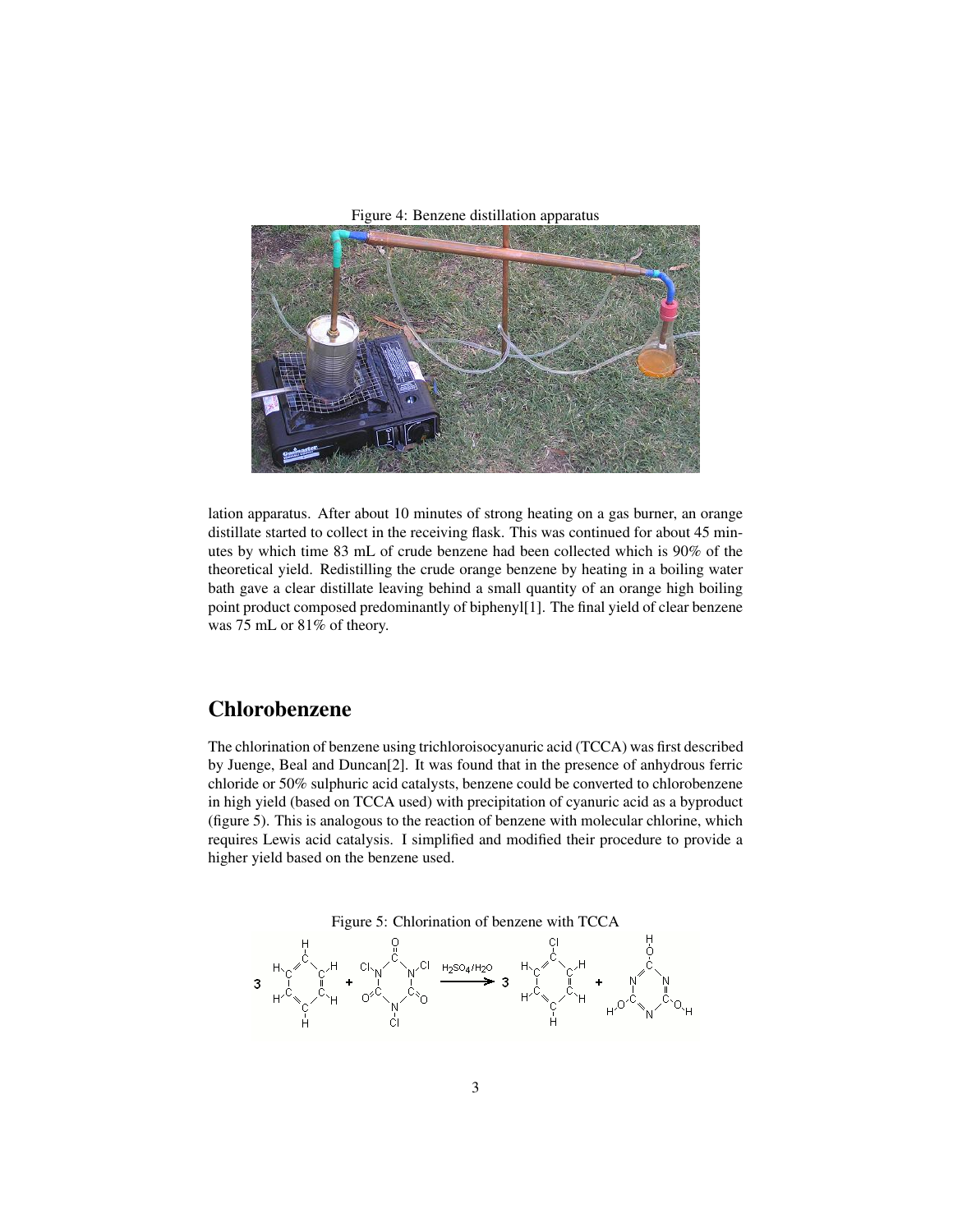Figure 6: Chlorination of benzene with TCCA



### **Precursors**

Trichloroisocyanuric acid (TCCA) also known as "symclosene" or "1,3,5-Trichloro-striazine-2,4,6(1H,3H,5H)-trione" was bought as swimming pool chlorinator tablets in a hardware store. It is used to reduce algae and other microorganisms in swimming pool water. The product used was sold under the name "HY-CLOR" and marked "850g/kg available chlorine present as trichloroisocyanuric acid". Sulphuric acid is available at hardware stores as drain cleaner. I used a product called "Mo-Flo" that was marked "1835g/L sulphuric acid".

### Synthesis of Chlorobenzene

75 mL of benzene was added to 50 mL of water and 50 mL sulphuric acid in a 300 mL conical flask. 75 g of finely powdered TCCA was then swirled into the solution. The mixture was then heated to 60-80°C for 8 hours (figure 6).

The slurry was then cooled and transferred into a metal can for distillation, where it was heated at 130°C until the distillate stopped coming over. This gave 54 mL of a dense milky yellow organic layer (d.  $1.14$  g/cm<sup>3</sup>) underneath a green aqueous solution of copper chloride from the reaction of HCl and  $Cl<sub>2</sub>$  with the copper condenser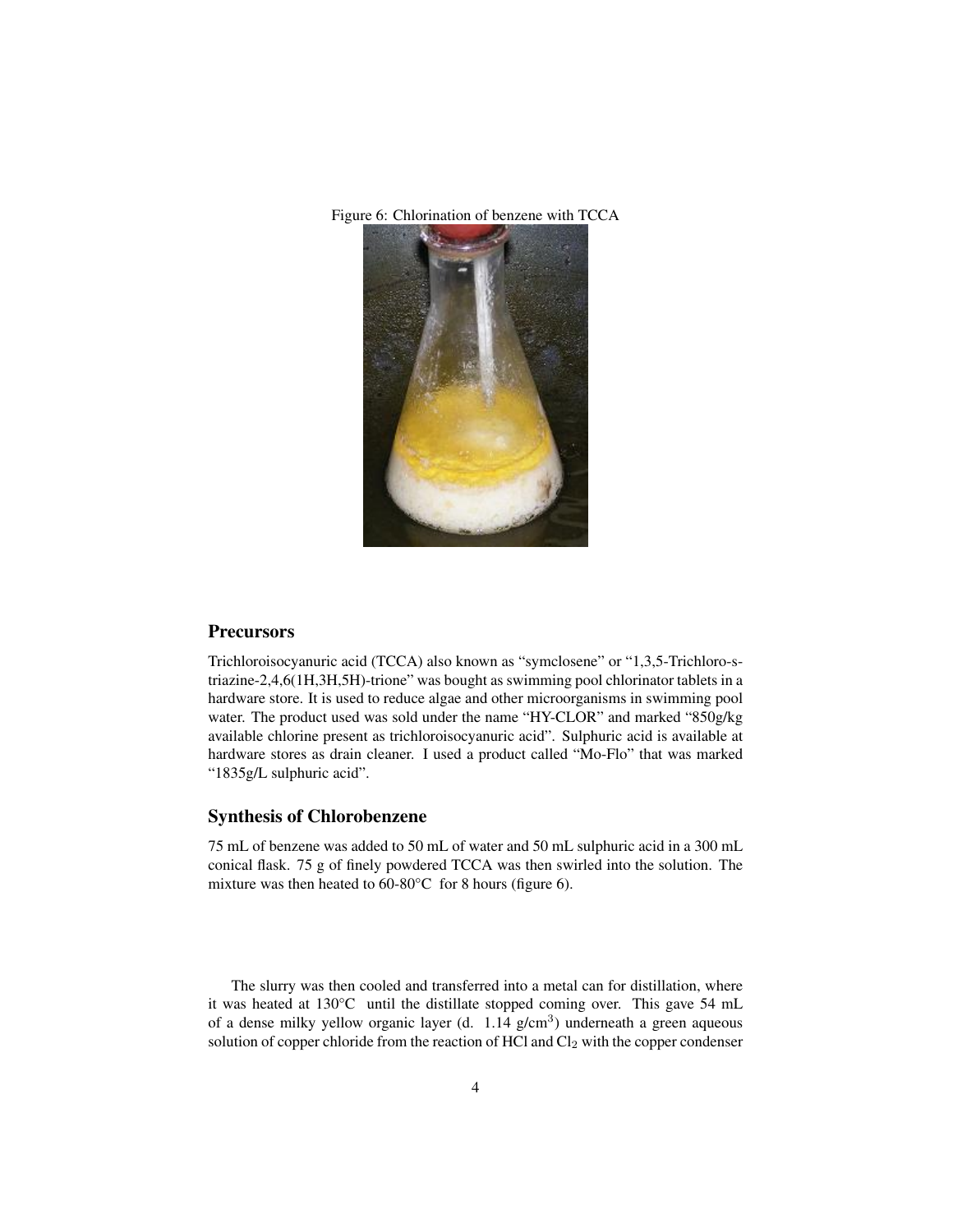Figure 7: Crude distillate (left); after washing (centre); after boiling (right)



(figure 7). The organic layer was separated and washed with dilute sodium hydroxide to remove dissolved  $Cl_2$  and HCl, then with water to give 48 mL of a milky white liquid (figure 7). The milky liquid was then quickly heated to 110°C where it boiled vigorously; temperature of the liquid was allowed to rise to 130°C then quickly cooled to yield 34 mL of clear chlorobenzene (figure 7), for a final yield of 40% of theory based on benzene used.

### 2,4-Dinitrochlorobenzene

### *Warning*

*2,4 dinitrochlorobenzene is genotoxic, mutagenic in the Ames assay, and a contact sensitizer in humans. Inhalation, ingestion, and skin contact with this compound should be scrupulously avoided.*

The nitration of chlorobenzene yields 2,4-dinitrochlorobenzene (DNCB) (figure 8), a reactive intermediate to many explosives some of which have been adopted for military and civilian applications. Examples of other explosives that can be derived from DNCB are:

- Tetryl: By condensing with methylamine followed by nitration in mixed acids.
- Picramide: By condensing with ammonia, then nitration.
- 2,4-Dinitrobenzenediazonium Perchlorate: By condensing with ammonia followed by diazotisation then precipitation with perchloric acid.
- Picric acid: By reacting with sodium hydroxide in methanol, then nitration.

Hexanitroazobenzene: By condensing with hydrazine, then nitration.

Hexanitrodiphenylamine: By condensing with aniline, then nitration.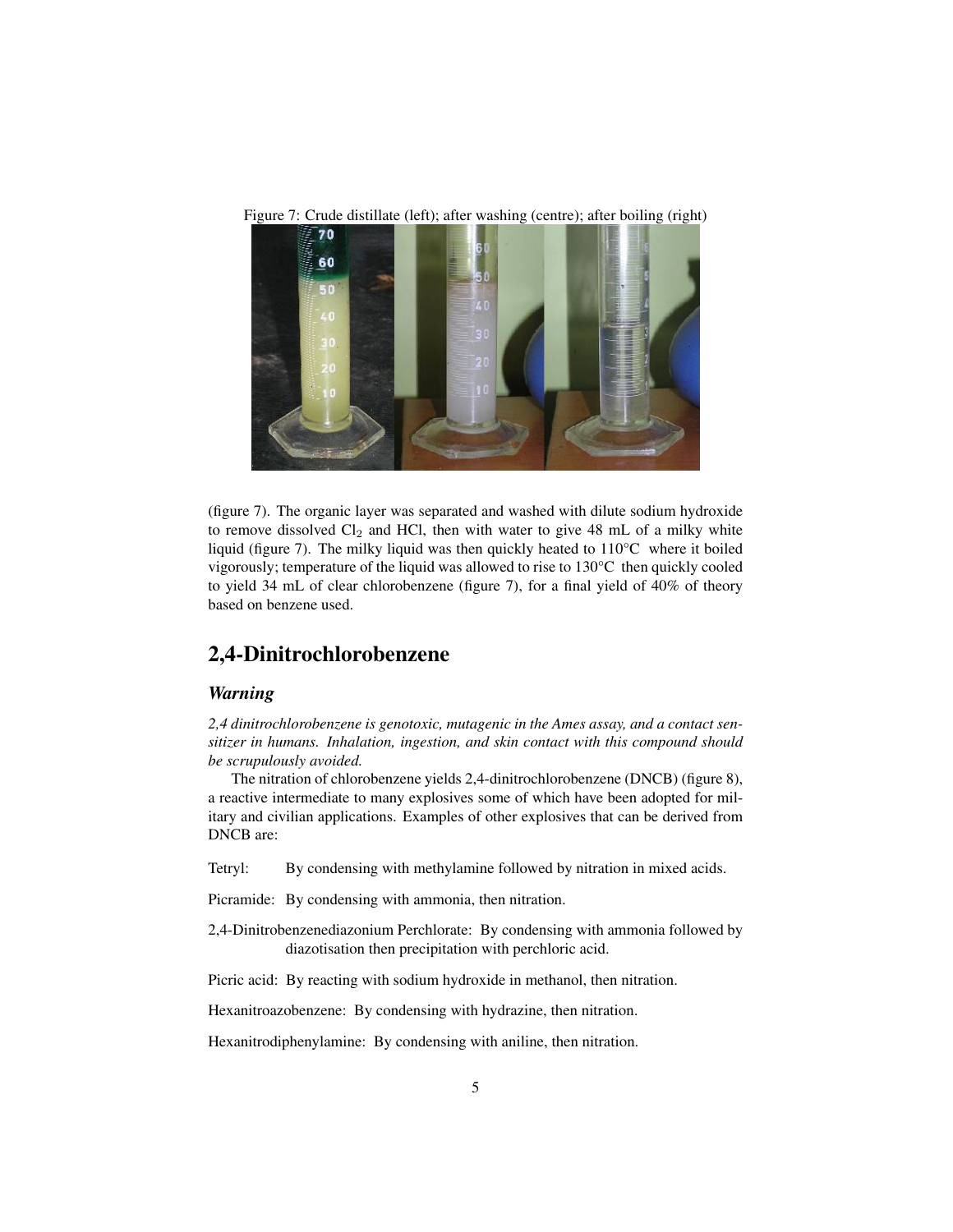

Figure 9: Nitration of chlorobenzene (left); washing of dinitrochlorobenzene (right)



### **Precursors**

Potassium nitrate was obtained from an agriculture supply store as fertilizer, the product came in a 25 kg bag marked "K-Nitrate" and coded 13-0-38.

#### Synthesis

The synthesis is described by Davis[3] which I adapted to use mixed  $KNO_3/H_2SO_4$ acids instead of the concentrated  $HNO<sub>3</sub>/H<sub>2</sub>SO<sub>4</sub>$ . The nitration mixture was made by combining 80.9 g (0.8 mol) potassium nitrate with 130 mL 98% sulphuric acid, which was dissolved then cooled to  $25^{\circ}$ C. With rapid stirring 20.4 g (0.2 mol) chlorobenzene was then added in small portions, making sure to keep the resultant exotherm from heating the mixture over 50°C. After the DNCB was added the temperature was slowly raised to 95°C and stirred at this temperature for 2 hours.

Once taken off the heat the DNCB separated as a light yellow upper layer (figure 9), which solidified after cooling. The nitration mixture was then stirred into 1 litre of cold water which separated the DNCB as chunks that fell to the bottom (figure 9). The acidic aqueous solution was then decanted and replaced with 750 mL water, which was boiled to melt the DNCB; this was rapidly stirred to wash the DNCB of any remaining acids. The water was then decanted and the DNCB powdered and dried. Yield was 32 g or 79% of theory.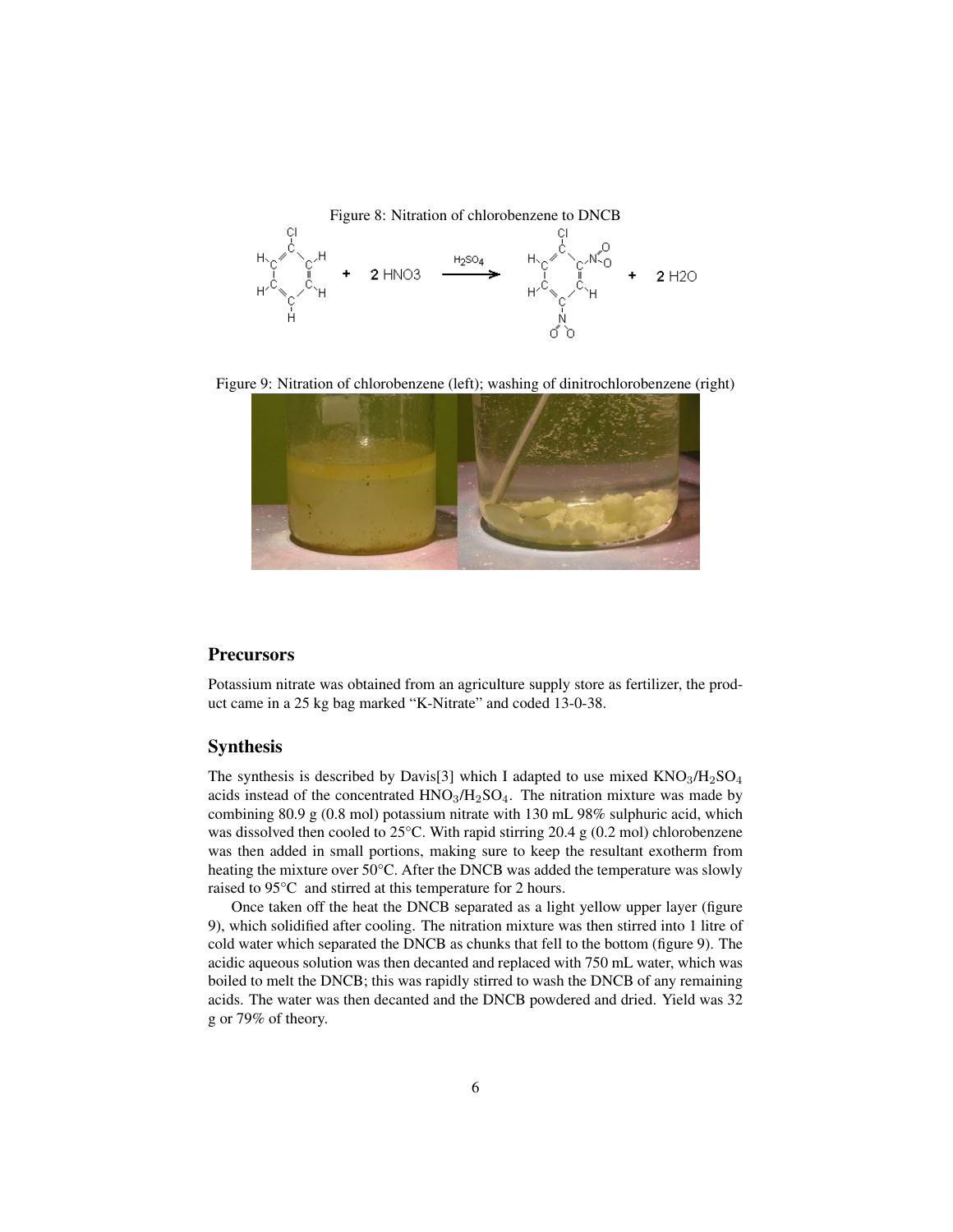

### 2,4-Dinitrophenylaminoethanol

DNCB condenses readily with ethanolamine to yield 2,4-Dinitrophenylaminoethanol (figure 10). This condensation step has been studied and published by a number of workers such as Clarke[4], and Kremer[9], who studied the condensation of mononitrochlorobenzenes with ethanolamine and also some analogous reactions[10].

### **Precursors**

Ethanolamine was available in a product called "Selleys BBQ Kleen" and is an ingredient in many grease cleaners; BBQ Kleen was 10.5% ethanolamine though it also contained polyoxyethylene lauryl ether as a detergent, dispersant and surfactant[8]. The impurities were removed by boiling the solution until the temperature rose to the boiling point of ethanolamine. The ethanol used was "methylated spirits" bought from a hardware store as a 95% solution.

#### Synthesis

Into 145 g ethanol was added 8.6 g ethanolamine and 28.4 g DNCB. The solution was then heated with stirring to 70°C until the DNCB dissolved, the solution turning orange. With rapid stirring 5.7 g sodium hydroxide in 8.5 g water was added slowly whereby the solution turned dark cherry red and a sodium chloride precipitate formed. The solution was left at 70°C for 30 minutes then filtered. The precipitate was kept as it contained bright yellow bis(dinitrophenyl)aminoethanol.

The filtrate was boiled down to 50 mL and let stand. Orange crystals formed, the supernatant liquid was decanted, and the orange crystals of 2,4-dinitrophenylaminoethanol were flushed with cold ethanol then dried (figure 11). Yield was 15 g (47% of theory).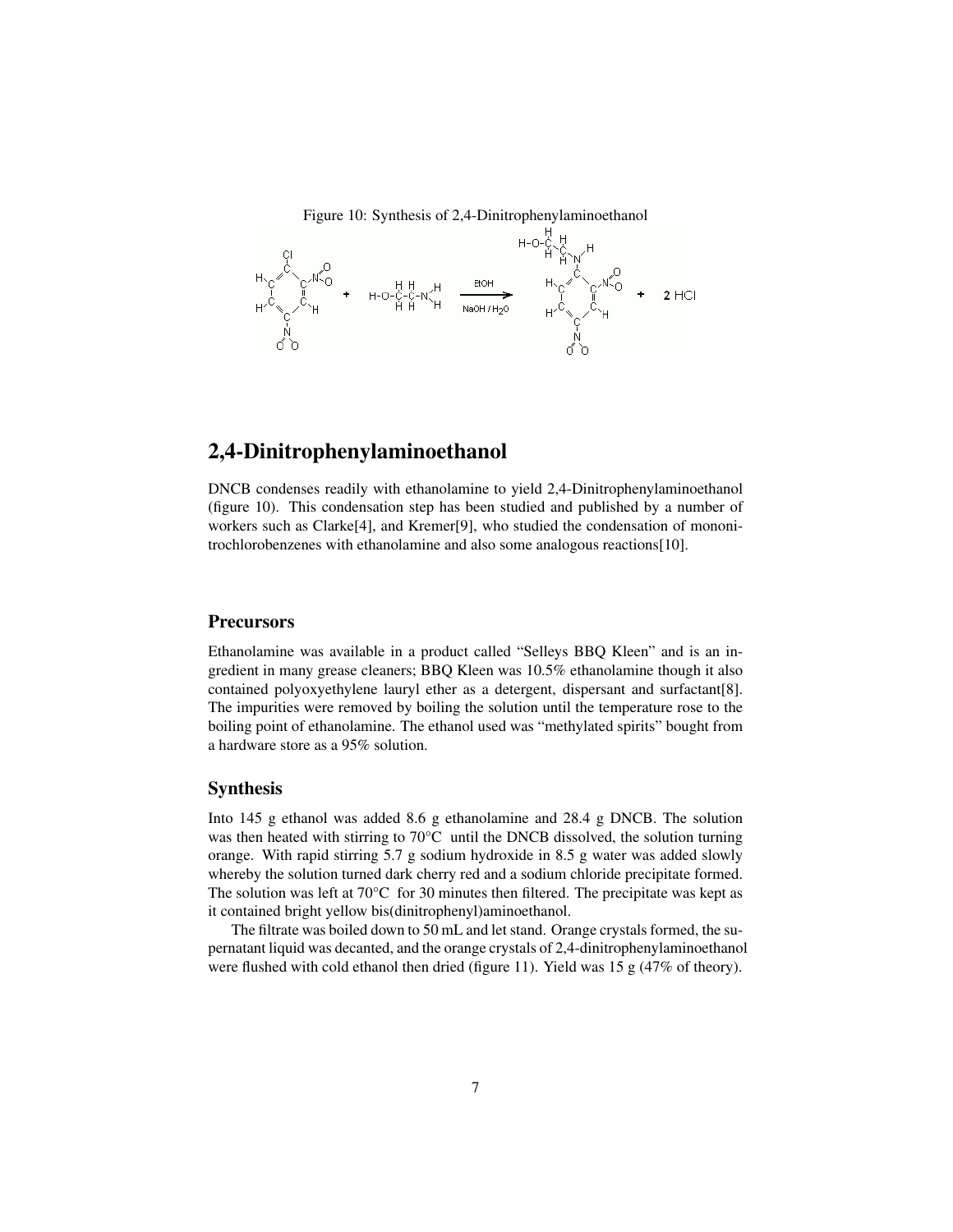Figure 11: Crystals of 2,4-dinitrophenylaminoethanol







The original precipitate that formed was then stirred into 400 mL water, dissolving the sodium chloride leaving the bright lemon yellow byproduct of bis(dinitrophenyl)aminoethanol (figure 12), which was filtered and dried.

# 2,4,6-Trinitrophenylnitraminoethyl Nitrate (Pentryl)

Pentryl is a powerful explosive, first produced by Moran[6] by the nitration of 2,4 dinitroaminoethanol (figure 13). Another route was also patented by von Herz[7], using the nitration of phenylaminoethanol obtained by reacting aniline with ethylene oxide or ethylene glycol chlorohydrin. Pentryl is of novel interest due to it containing the three major energetic moieties – the nitro, nitrate and nitramine groups – on a single molecule.

### Synthesis

A nitration mixture was made by dissolving 54.6 g (0.54 mol) potassium nitrate into 100 mL sulphuric acid then cooling to 25°C. 13.6 g (0.06 mol) 2,4-dinitrophenylaminoethanol was then dissolved with rapid stirring into the nitration mixture which rose in temperature to 50°C then suddenly solidified as the pentryl precipitated from the solution.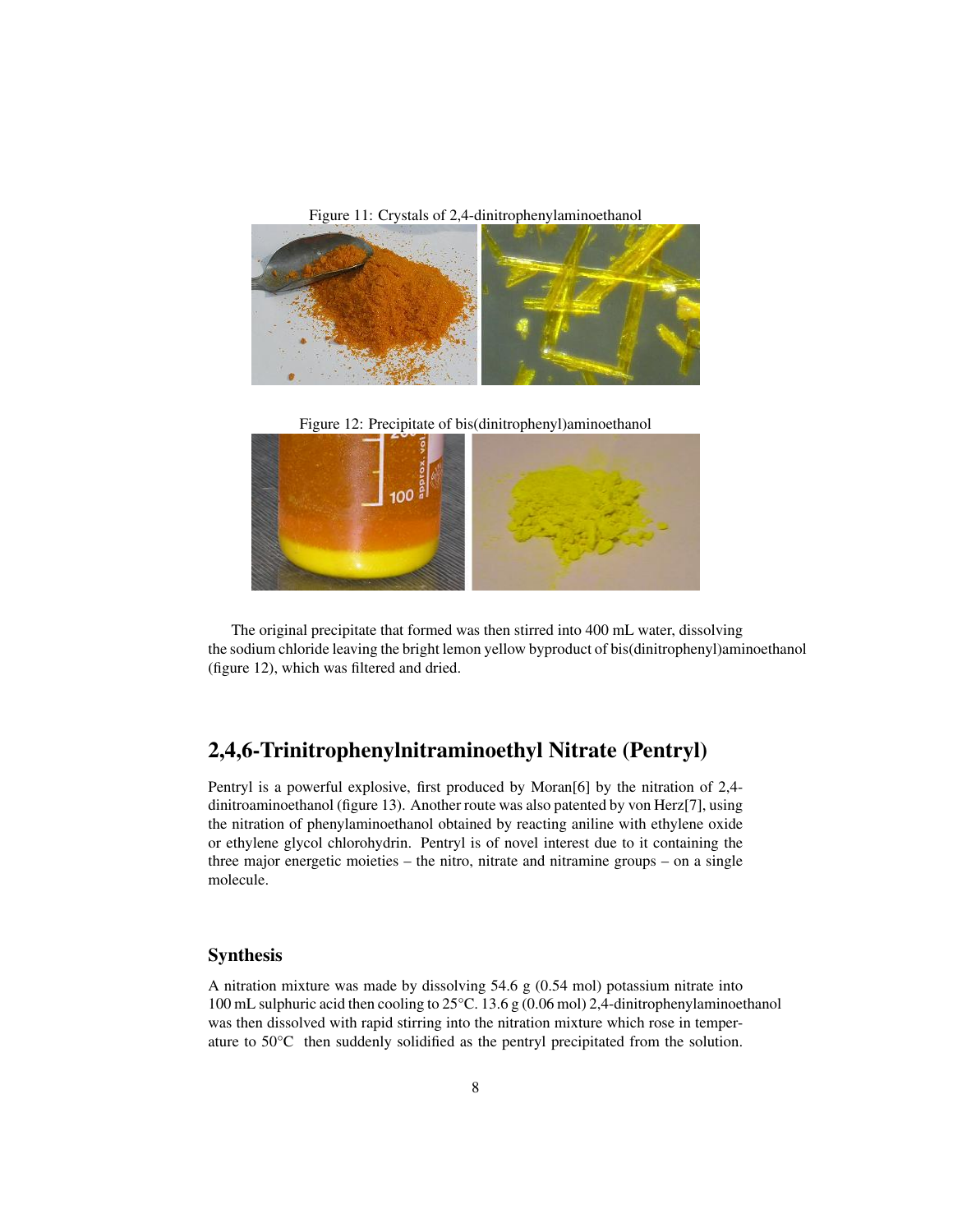

Figure 14: Crude precipitate of pentryl (left, centre); after recrystalisation (right)



The pasty mixture was stirred into 1 litre of cold water, filtered, and washed with more water. It was then washed with dilute sodium bicarbonate solution, then given a final wash with more water. The product was a fine cream coloured powder. Recrystalisation from acetone/ethanol yielded clear-yellow crystals (figure 14). Final yield of pentryl was 18.2 g or 84% of theory.

### Explosive Properties

The explosive properties of pentryl rate it highly in the family of aromatic explosives containing the trinitrobenzene moiety; comparative properties are listed in tabular figure 15. The pentryl made in this study was pressed into a drinking straw and detonated against an aluminium plate (figure 16). Lead block compression tests were conducted by Clarke[4] (figure 17).

|                       | Impact sensitivity min. lead azide Sand crushed Sm. trauzle Ignition<br>2kg weight<br>(cm) | sensitivity<br>(ළ) | $<$ 30 mesh<br>(ළ) | block<br>(m) | temperature<br>(°) | $\left  \frac{g}{\text{cm}^3} \right  \text{ (m/s)}$ | Crystal Velocity of<br>density detonation |
|-----------------------|--------------------------------------------------------------------------------------------|--------------------|--------------------|--------------|--------------------|------------------------------------------------------|-------------------------------------------|
| Pentryl               | 30cm                                                                                       | 0.025              | 55.8               | 15.8         | 235°C              | 1.82                                                 | 7300 @ 1.6                                |
| HNDPAEN <sup>35</sup> |                                                                                            | 0.05               | 51.1               | 16.3         | 490°C              | 1.69                                                 |                                           |
| Tetryl                | 27.5                                                                                       | 0.03               | 54.2               | 13.8         |                    | 1.73                                                 | 7850 @ 1.71                               |
| Picric acid           | 42.5                                                                                       | 0.12               | 45.3               | 12.4         |                    | 1.76                                                 | 7260 @ 1.71                               |
| TNT                   | >100                                                                                       | 0.16               | 43.6               | 12.2         |                    | 1.65                                                 | 6930 @ 1.64                               |

Figure 15: Properties of aromatic explosives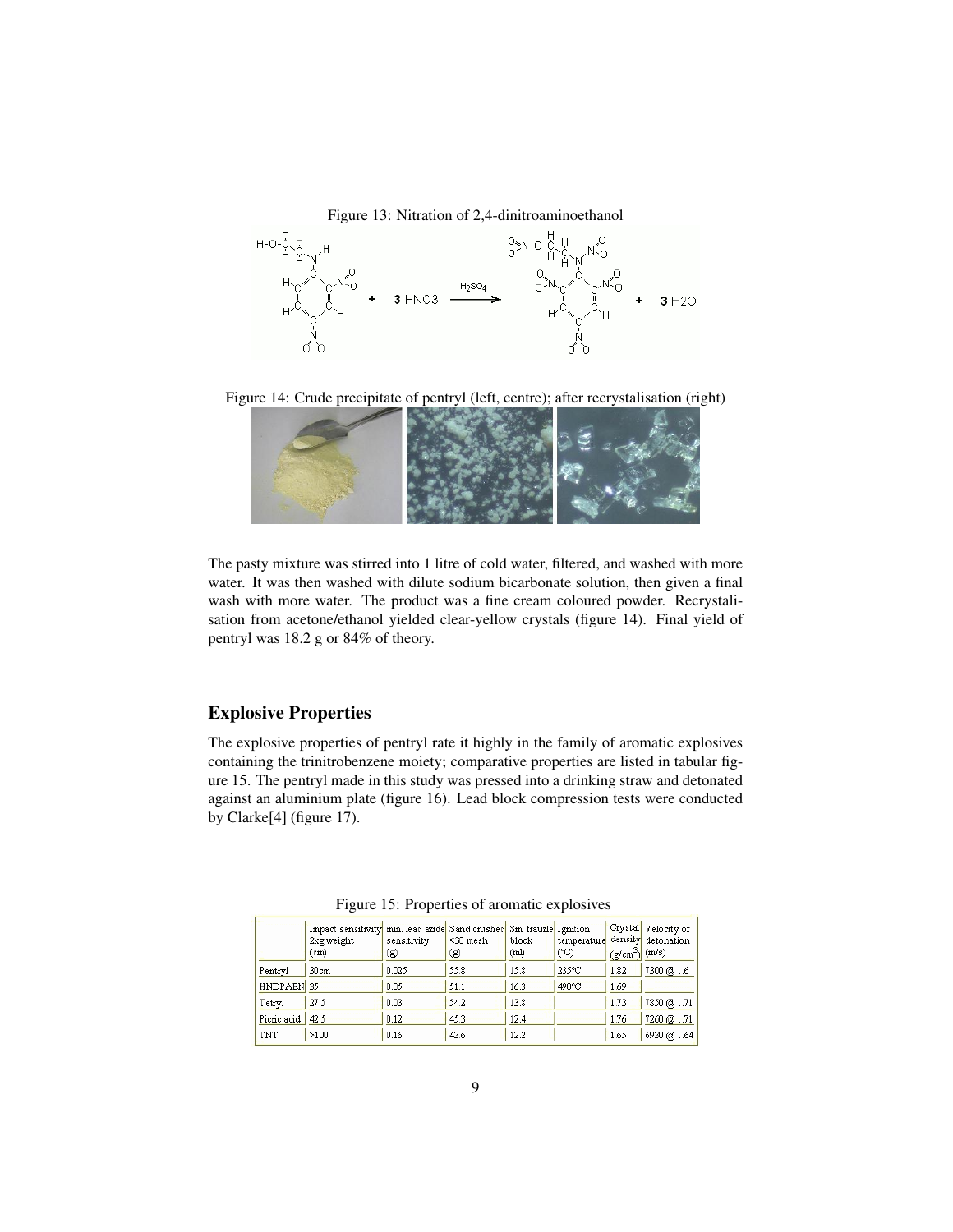Figure 16: Detonation of pentryl against aluminium plate



Figure 17: Lead block compression tests



# Bis(2,4,6-trinitrophenyl)aminoethyl nitrate (HNDPAN)

The byproduct of the DNCB/ethanolamine condensation, bis(dinitrophenyl)aminoethanol, can be nitrated to the explosive bis(2,4,6-trinitrophenyl)aminoethyl nitrate (figure 18).

### Synthesis

Two solutions were made, one by dissolving 12 g (0.12 mol) potassium nitrate in 42 g sulphuric acid and another by dissolving 2 g (0.005 mol) bis(dinitrophenyl)aminoethanol into 20 g sulphuric acid. With both solutions cooled to 25°C they were slowly combined by pouring the bis(dinitrophenyl)aminoethanol solution into the potassium nitrate solution. A slight exotherm resulted and the solution thickened and turned from yellow to cream as the HNDPAN precipitated. The HNDPAN was stirred into 700 mL cold water then neutralized with dilute sodium bicarbonate solution. After a final wash with water it was filtered and dried to yield 2.31 g (86%) of HNDPAN.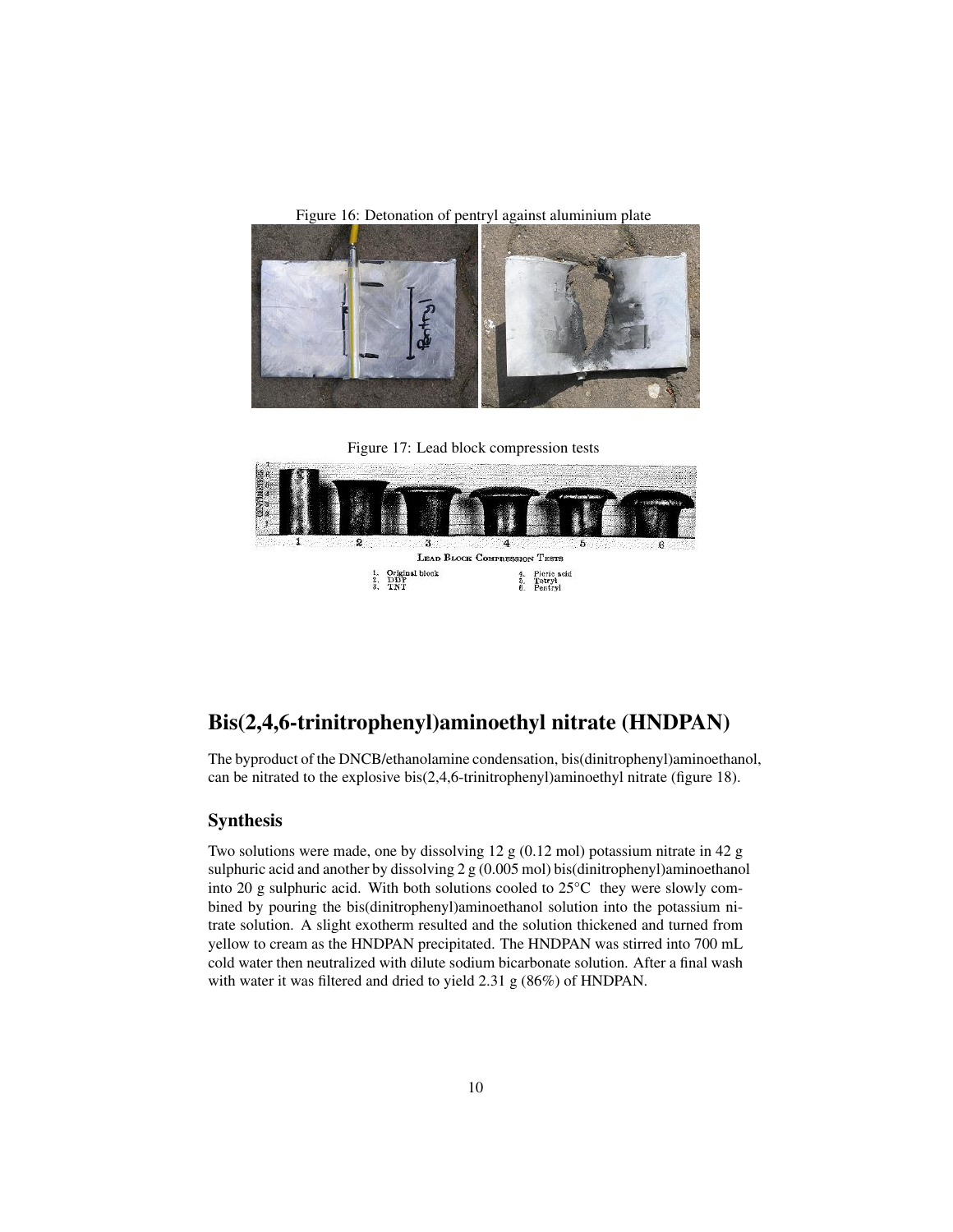

Figure 18: Nitration of bis(dinitrophenyl)amino ethanol to HNDPAN

Figure 19: deflagration of HNDPAN



### Explosive Properties

The explosive properties of HNDPAN are listed in tabular figure 15. That made in this study was not detonated, however when ignited it deflagrated very vigorously with a large orange flame and grayish smoke (figure 19).

# **References**

- [1] J. F. Norris Experimental Organic Chemistry; 2nd edition; pg. 132; McGraw-Hill Book Company, New York & London. 1924.
- [2] E. C. Juenge, D. A. Beal & W. P. Duncan. "Chlorination of aromatic systems with trichloroisocyanuric acid under polar and free-radical conditions". *Journal of Organic Chemistry*; 35 (3); 719-722. (1970)